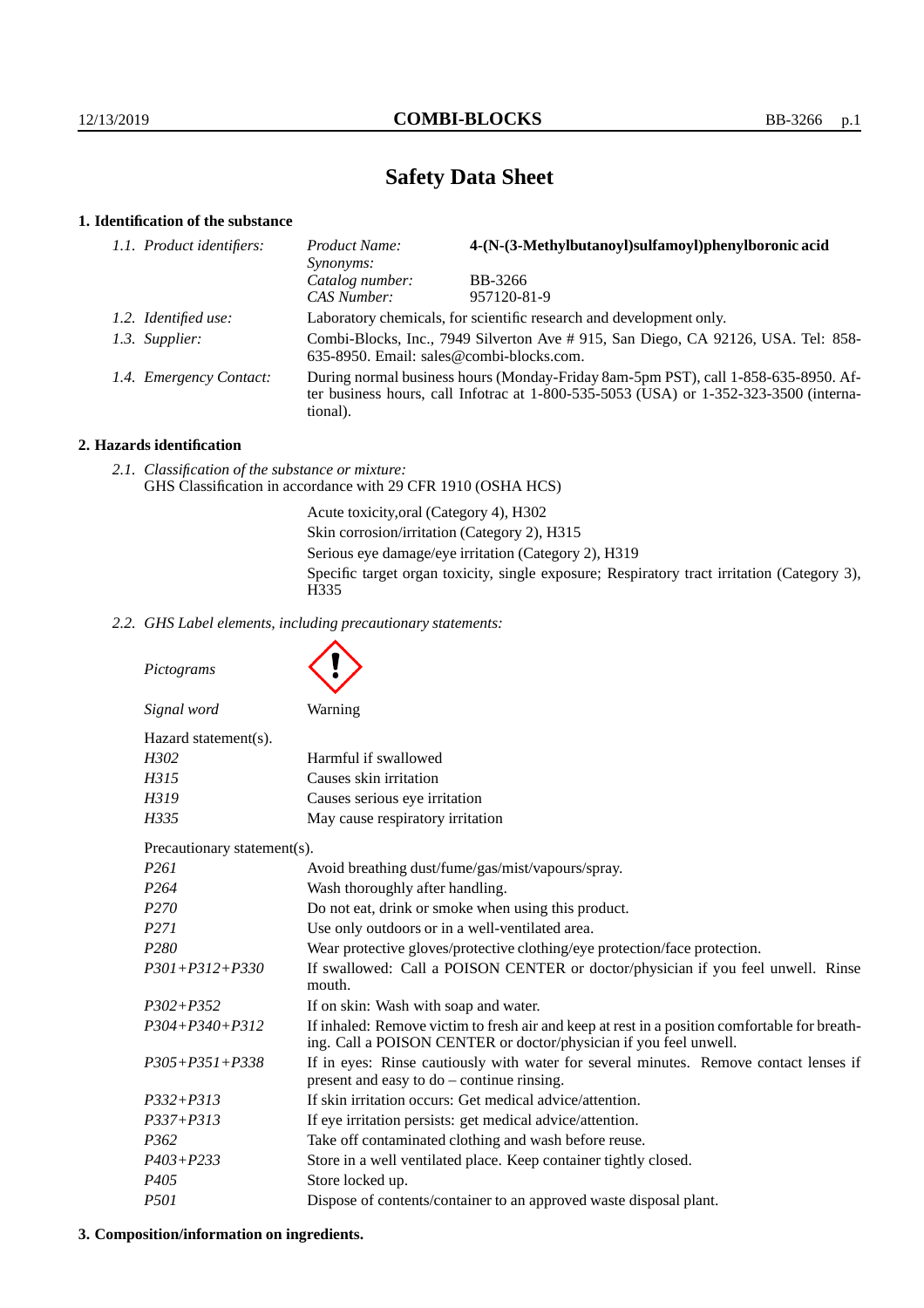# *3.1. Substances*

| <b>COMPONENT</b>                               | CLASSIFICATION         | CONCENTRATION. |
|------------------------------------------------|------------------------|----------------|
| 4-(N-(3-Methylbutanoyl)sulfamoyl)phenylboronic | H302, H315, H319, H335 | 100            |
| acid                                           |                        |                |

See Section 2 for full text of hazard statements.

#### **4. First aid measures**

*4.1. Description of first aid measures.*

|             | General advice:          | Consult a physician. Show this safety data sheet to the doctor in attendance. Move out of<br>dangerous area.                                         |  |
|-------------|--------------------------|------------------------------------------------------------------------------------------------------------------------------------------------------|--|
| If inhaled: |                          | Remove victim to fresh air and keep at rest in a position comfortable for breathing. Call a<br>POISON CENTER or doctor/physician if you feel unwell. |  |
|             | In case of skin contact: | Wash with soap and water.                                                                                                                            |  |
|             | In case of eye contact:  | Rinse cautiously with water for several minutes. Remove contact lenses if present and<br>easy to $do$ – continue rinsing.                            |  |
|             | If swallowed:            | Call a POISON CENTER or doctor/physician if you feel unwell. Rinse mouth.                                                                            |  |
| 4.2.        |                          | Most important symptoms and effects, both acute and delayed:                                                                                         |  |

See Section 2.2 and/or in Section 11.

*4.3. Indication of any immediate medical attention and special treatment needed:* No data.

## **5. Fire fighting measures**

- *5.1. Extinguishing media:* Use dry sand, dry chemical or alcohol-resistant foam for extinction.
- *5.2. Special hazards arising from the substance or mixture:* Carbon monoxide, nitrogen oxides, sulfur oxides.
- *5.3. Advice for firefighters:* Wear self-contained breathing apparatus for firefighting if necessary.
- *5.4. Further information:* No data available.

# **6. Accidental release measures**

- *6.1. Personal precautions, protective equipment and emergency procedures:* Ensure adequate ventilation. Use personal protective equipment.
- *6.2. Environmental precautions:* Should not be released into the environment. See Section 12 for additional ecological information.
- *6.3. Methods and materials for containment and cleaning up:* Sweep up or vacuum up spillage and collect in suitable container for disposal.
- *6.4. Reference to other sections:* Refer to protective measures listed in Sections 8 and 13.

# **7. Handling and storage**

- *7.1. Precautions for safe handling:* Avoid contact with skin and eyes. Avoid inhalation of vapour or mist. Keep away from sources of ignition - No smoking. Take measures to prevent the build up of electrostatic charge. For precautions see section 2.2.
- *7.2. Conditions for safe storage, including any incompatibilities:* Keep container tightly closed in a dry and well-ventilated place. Containers which are opened must be carefully resealed and kept upright to prevent leakage.
- *7.3. Specific end use(s):* Laboratory chemicals, for scientific research and development only.

#### **8. Exposure Controls / Personal protection**

- *8.1. Control parameters:*
- *Components with workplace control parameters:* Contains no substances with occupational exposure limit values. *8.2. Exposure controls:*
	- *Appropriate engineering controls:* Ensure that eyewash stations and safety showers are close to the workstation location. Ensure adequate ventilation, especially in confined areas. Use only under a chemical fume hood.

*Personal protective equipment:*

Eye/face protection: Wear appropriate protective eyeglasses or chemical safety goggles as described by OSHA's eye and face protection regulations in 29 CFR 1910.133 or European Standard EN166.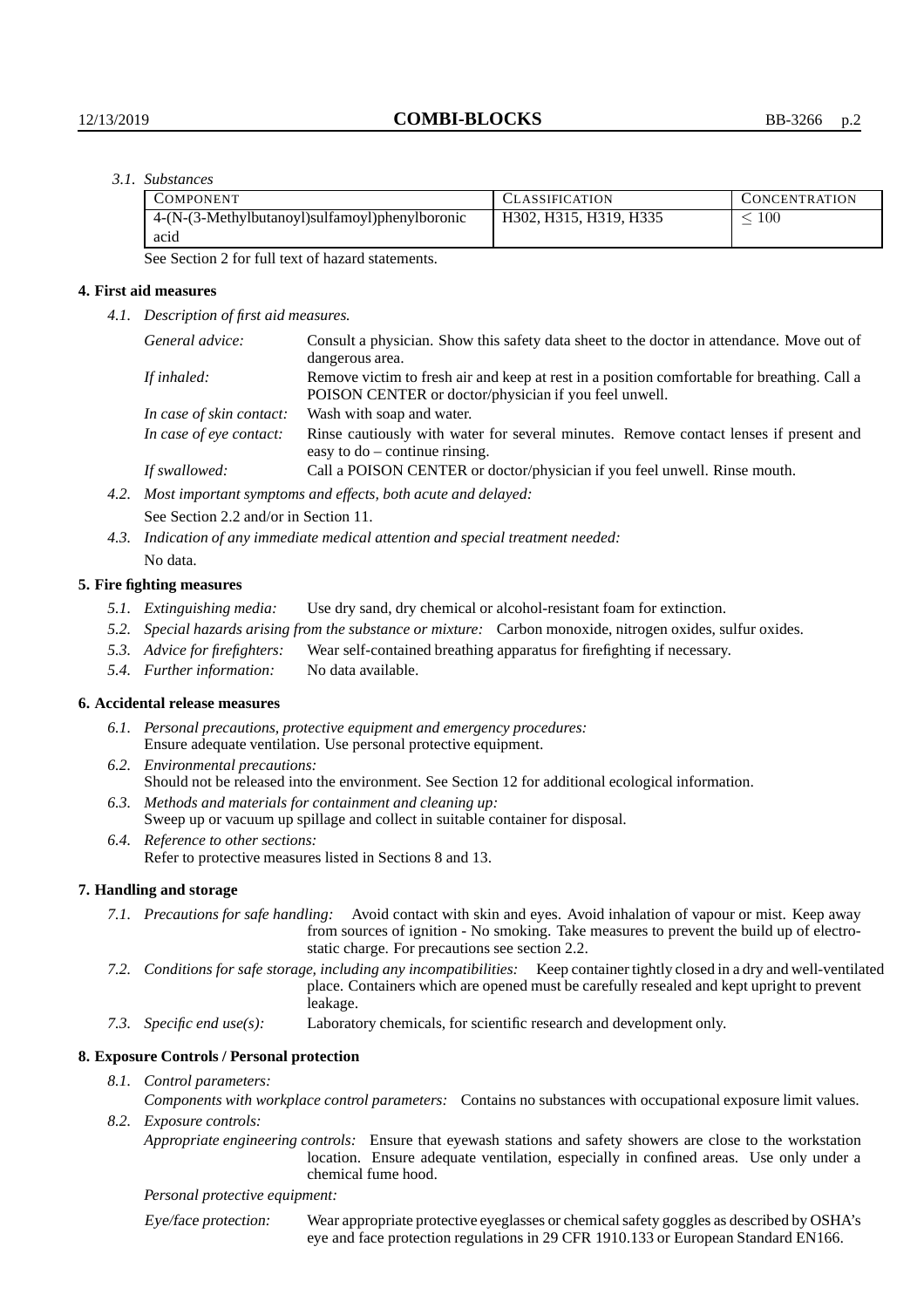| Skin protection:        | Handle with gloves. Gloves must be inspected prior to use. Use proper glove removal                                                                  |
|-------------------------|------------------------------------------------------------------------------------------------------------------------------------------------------|
|                         | technique (without touching glove's outer surface) to avoid skin contact with this product.                                                          |
|                         | Dispose of contaminated gloves after use in accordance with applicable laws and good                                                                 |
|                         | laboratory practices. Wash and dry hands                                                                                                             |
| <b>Body Protection:</b> | Complete suit protecting against chemicals, Flame retardant antistatic protective clothing.                                                          |
|                         | The type of protective equipment must be selected according to the concentration and<br>amount of the dangerous substance at the specific workplace. |
| Respiratory protection: | No protective equipment is needed under normal use conditions.                                                                                       |
|                         | Control of environmental exposure: Prevent further leakage or spillage if safe to do so. Do not let product enter<br>drains.                         |
|                         |                                                                                                                                                      |

## **9. Physical and chemical properties**

*9.1. Information on basic physical and chemical properties*

| (a)                        | Appearance:                                   | Solid          |
|----------------------------|-----------------------------------------------|----------------|
| (b)                        | Odour:                                        | No data        |
| (c)                        | Odour Threshold:                              | No data        |
| (d)                        | pH:                                           | No data        |
| (e)                        | Melting point/freezing point:                 | $150 - 160$ °C |
| (f)                        | Initial boiling point and boiling range:      | No data        |
| (g)                        | Flash point:                                  | No data        |
| (h)                        | Evaporatoin rate:                             | No data        |
| (i)                        | Flammability (solid, gas):                    | No data        |
| (j)                        | Upper/lower flammability or explosive limits: | No data        |
| $\left( k\right)$          | Vapour pressure:                              | No data        |
| $\left( \mathrm{l}\right)$ | Vapour density:                               | No data        |
| (m)                        | Relative density:                             | No data        |
| (n)                        | Water solubility:                             | No data        |
| $\circ$                    | Partition coefficient: n-octanol/water:       | No data        |
| (p)                        | Auto-ignition:                                | No data        |
| (q)                        | Decomposition temperature:                    | No data        |
| (r)                        | Viscosity:                                    | No data        |
| (s)                        | Explosive properties:                         | No data        |
| (t)                        | Oxidizing properties:                         | No data        |
|                            |                                               |                |

*9.2. Other safety information:*

| Formula          | $C_{11}H_{16}BNO_5S$ |
|------------------|----------------------|
| Molecular weight | 285.1                |
| CAS Number       | 957120-81-9          |

# **10. Stability and reactivity**

|  | 10.1. Reactivity | No data |
|--|------------------|---------|
|--|------------------|---------|

- *10.2. Chemical stability* Stable under recommended storage conditions.
- *10.3. Possibility of hazardous reactions* No data
- *10.4. Conditions to avoid*
- *10.5. Incompatible material* No data.
- *10.6. Hazardous decomposition products:*

Hazardous decomposition products formed under fire conditions: Carbon monoxide, nitrogen oxides, sulfur oxides. Other decomposition products: No data In the event of fire: See Section 5.

## **11. Toxicological information**

*11.1 Information on toxicological effects*

| Acute toxicity:            | Harmful if swallowed.          |
|----------------------------|--------------------------------|
| Skin irritation/corrosion: | No data available.             |
| Eye damage/irritation:     | Causes serious eye irritation. |